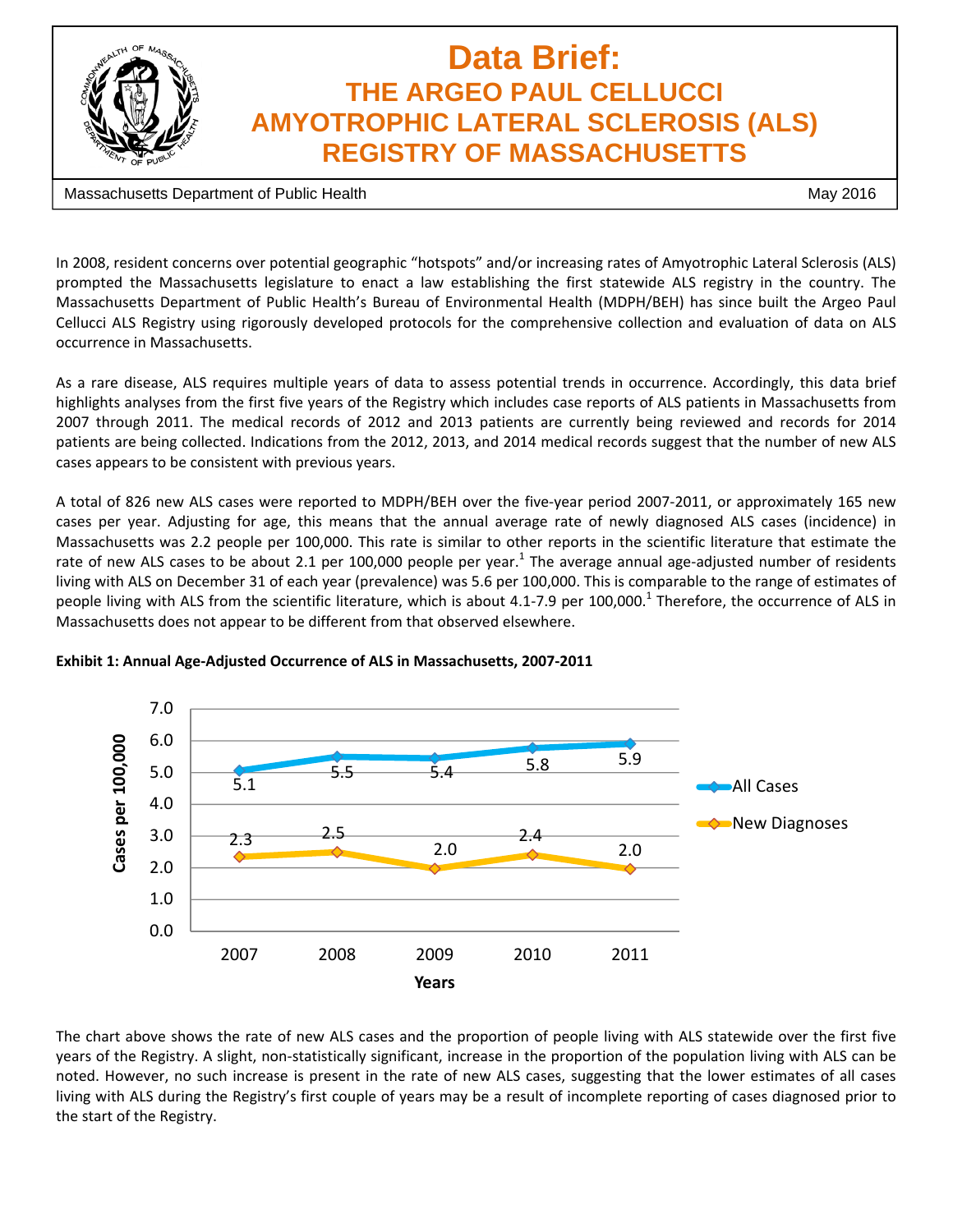

Exhibit 2: Average Annual Age-Adjusted Rate of New Cases of ALS in Massachusetts on December 31, by County, 2007-2011

ALS occurrence was also evaluated by county and community. Some variation was observed across counties, but based on the first five years of ALS Registry data, no statistically significant differences were observed in the rate of new ALS cases by county across Massachusetts compared to the statewide rate. The wide error bars indicate that more years of data are needed to produce more precise estimates, particularly in sparsely populated areas such as Dukes and Nantucket Counties.

Exhibit 3: Average Annual Age-Adjusted Number of All ALS Cases in Massachusetts on December 31, by County, 2007-2011



In comparison with the statewide estimate, none of the county values for the number of all ALS cases present by county were statistically significantly different.

Estimated rates and numbers of ALS patients by community can be viewed on the MDPH/BEH website (www.mass.gov/dph/environmental\_health). No community estimates were statistically significantly higher than the statewide estimates. However, as shown in the map below, a few communities had a statistically significantly lower number of people living with ALS compared to the state.